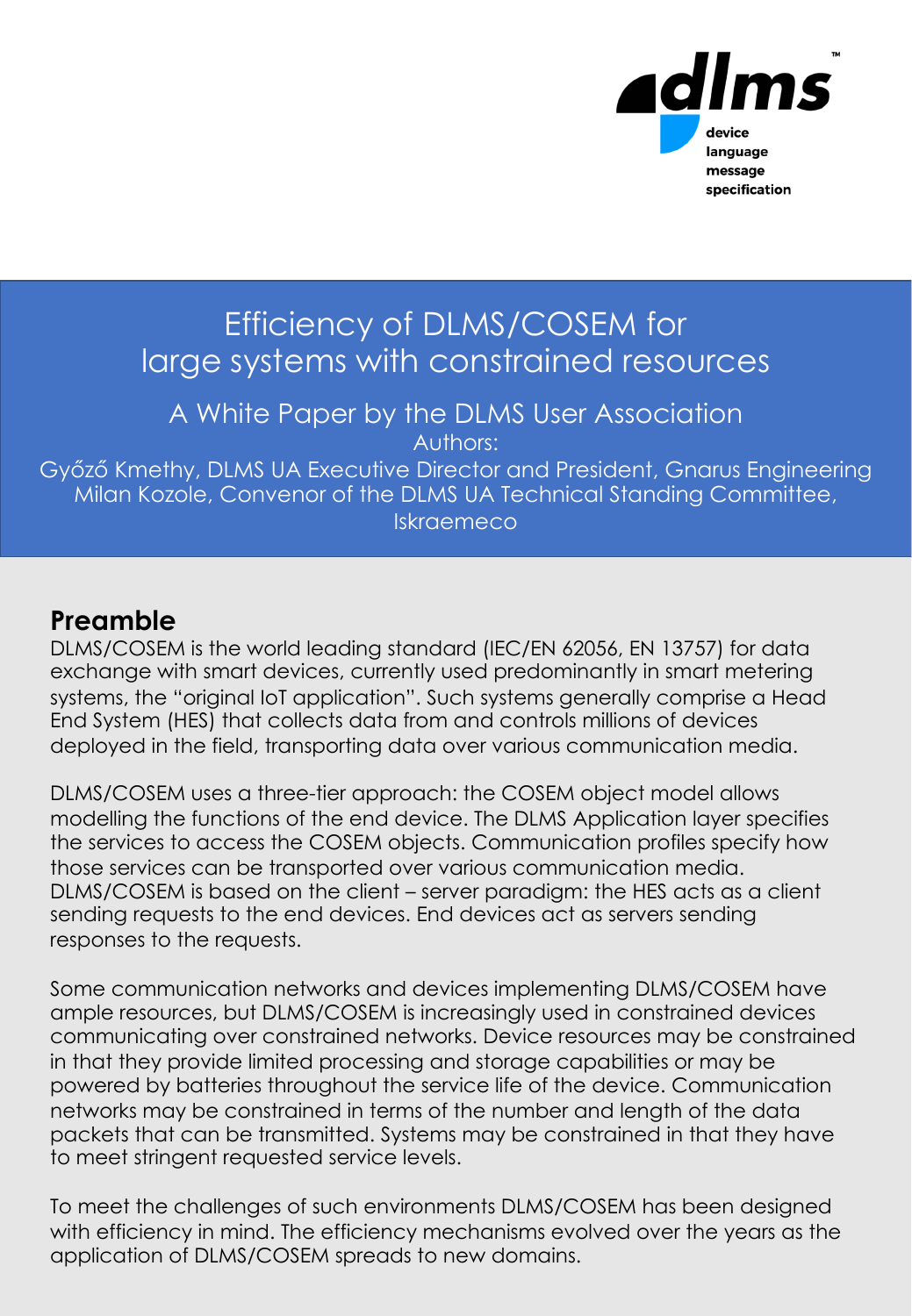### **The DLMS/COSEM efficiency toolbox**

Efficiency mechanisms are available both on the COSEM object model level and on the DLMS application layer messaging level. They are summarized in Table 1.

The various mechanisms can be freely combined for an optimum performance tailored to the specific characteristics of the devices and the communication networks. They are briefly discussed in the remaining sections of this White Paper. Detailed information is available in the DLMS UA Blue Book specifying the COSEM object model and the Green Book specifying DLMS application layer messaging.

| On the COSEM object model level | On the DLMS application layer messaging level              |
|---------------------------------|------------------------------------------------------------|
| Separation of data and metadata |                                                            |
| Aggregation of data             | Aggregation of services                                    |
| Selective access                | Composable messages                                        |
| Null-data compression           | Pre-established and persistent Application<br>Associations |
| Compact array encoding          | Push operation                                             |
| Compact data                    | Broadcasting and multicasting                              |

#### *Table 1 – DLMS/COSEM Efficiency Mechanisms*

#### **Compact array encoding** Push operation **Separation of data and metadata**

COSEM objects represent data with several attributes. A COSEM object generally comprises:

- the logical name attribute that together with other attributes provides the semantical meaning of each data element;
- the value attribute that represents a process value or a parameter;
- further attributes that provide metadata like scaler, unit, a time stamp, status etc.

Some metadata may also be held in other COSEM objects, e.g. the serial number of the meter, contract identifiers, unit prices etc.

Process values that are measured by the device are generally dynamic, so they have to be transferred frequently. Metadata are generally static, so it is enough to transfer them only once or infrequently. The separation of process values from metadata greatly enhances efficiency by reducing the amount of information to be transferred.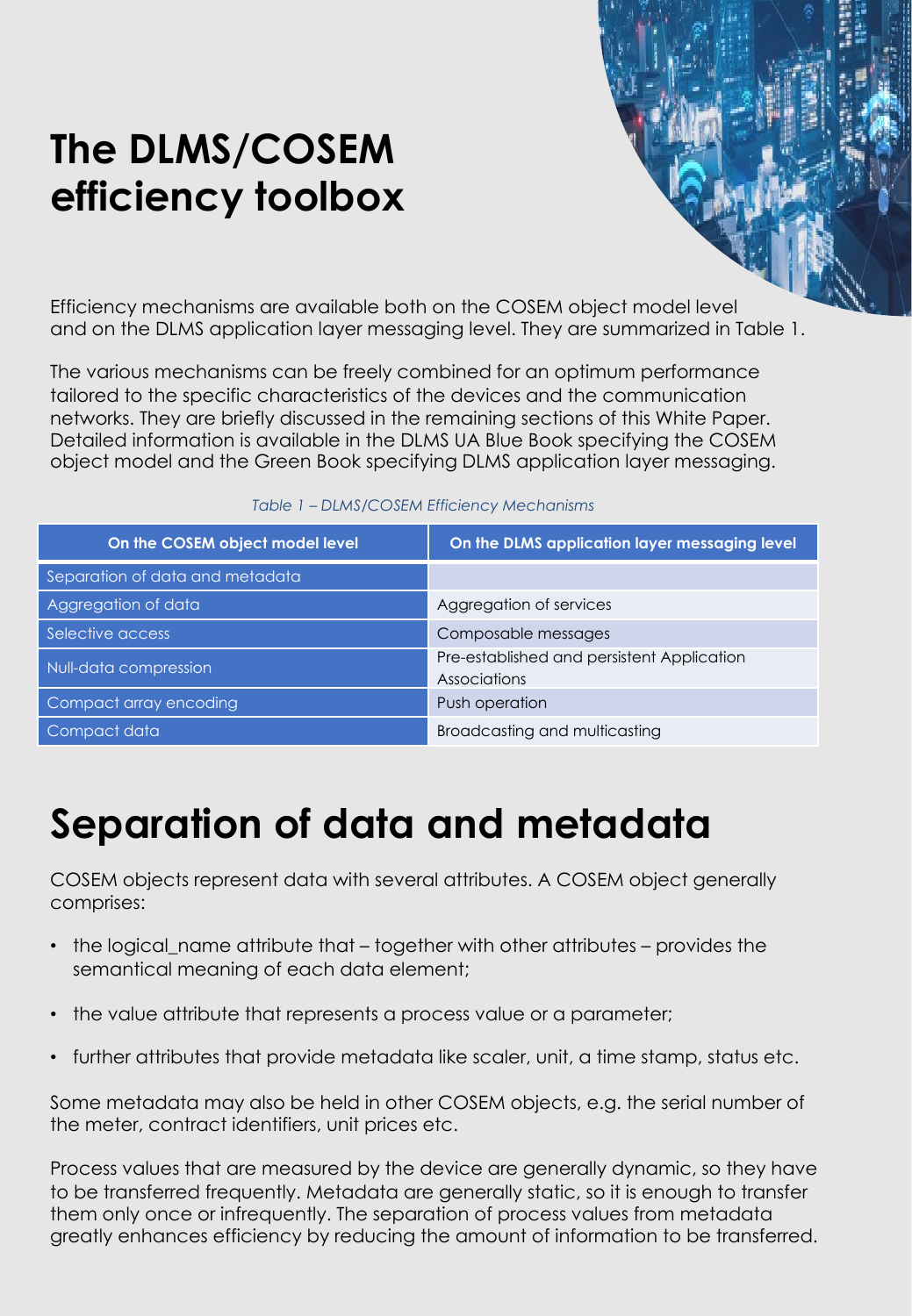# **Aggregation of data**

This mechanism allows aggregating any combination of data – COSEM attribute values – into a single attribute, so that they can be accessed with a single DLMS service thus reducing the number of message exchanges. This mechanism is available with:

- "Profile generic" objects that allow capturing a number of attribute values into the buffer attribute at regular intervals or upon events, so that the buffer has several columns and lines / entries. Examples are load profiles, event logs, series of instantaneous data;
- "Data protection" objects that allow applying cryptographic protection on aggregated attributes;
- "Register table" objects that allow capturing similar values in a tabular format. Examples are capturing data related to harmonics, phase angles, gas composition;
- "Compact data" objects that allow capturing raw data. This data can be loaded then to a pre-defined template; see below.

## **Selective access**

**On the COSEM objet model level On the DLMS application layer messaging level** related to the current point of time or entry. Selective access is available with "Profile generic", "Data protection" and <mark>"Compact data" objects.</mark> When data are aggregated, it may be necessary to access only parts of it e.g. in order to retrieve just the data of current interest or to recover lost data. *Selective access* may be absolute, e.g. in a specified interval of time or range of entries, or relative, e.g.

#### **Selective access** Composable messages **Null-data compression** Pre-established and persistent Application Associations **Null-data compression**

Null-data compression is useful for transferring arrays of data, like "Profile generic" buffers holding a load profile or an event log. With this mechanism, null-data encoded as a single byte replaces the data when the value can be determined from the previous value, either because it did not change (e.g. a register reading or a status is the same as the previous one) or because the change is known (e.g. in the case of time stamps).

> A more advanced mechanism, *delta-array compression* is under development. This mechanism will also be used with transferring data arrays. It allows dynamically using the shortest possible data type depending on the change in the value.

> > For example, a long-64-unsigned value that requires 9 bytes (including the tag) may be replaced by a deltaunsigned value – that requires only two bytes – if the change of the value is small.

Both mechanisms greatly reduce the size of the messages.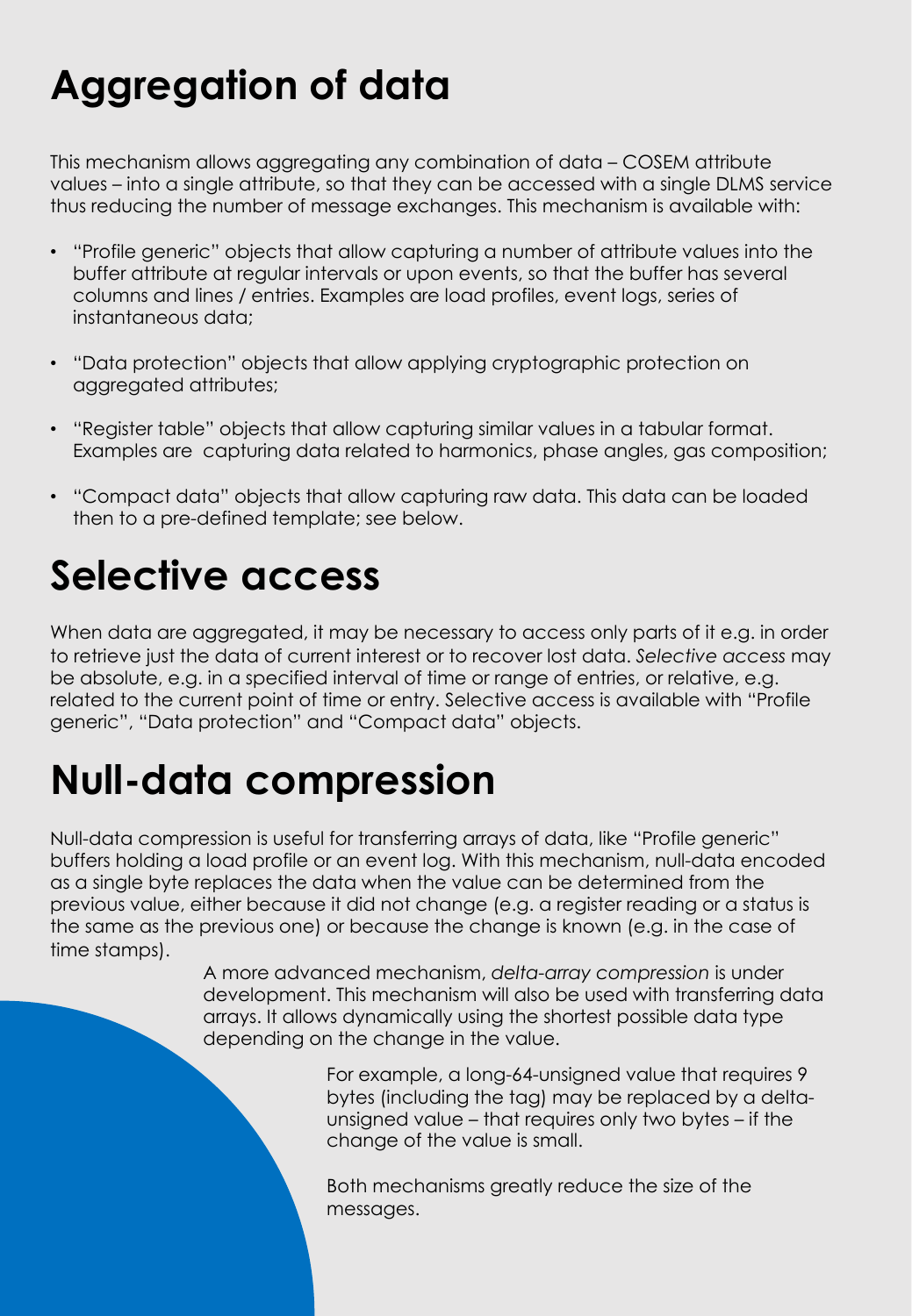### **Compact array encoding**

Compact array encoding is applicable when an array of homogenous data, for example a load profile is transferred. With this mechanism, the data types that are common to each element of the array are transferred only once. This mechanism greatly reduces the encoding overhead.

# **Compact data**

The "Compact data" interface class, already mentioned above, is designed to capture raw data in its compact\_buffer. The data captured may be simple or complex; selective access is available. For example, it is possible to capture "Profile generic" buffer attributes into "Compact data" objects.

**On the COSEM objet model in the COSEM object.** The DLMS application layer messaging level in the DLMS application layer messaging level in the DLMS application in the DLMS application in the DLMS application in the DLMS a The data type and length of each raw data element are described in the template description attribute. Each template is identified with a template id. The compact buffer – that also contains the template id – can be then read by or pushed to the client. This mechanism almost completely eliminates the encoding overhead, reducing it to a single byte.

#### **Aggregation of data** Aggregation of services **Aggregation of DLMS services**

DLMS services are the tools for accessing COSEM object attributes or methods. Service requests include the attribute or method reference and may include data. Service responses include the result and may include data.

Aggregation of services means that with a single request/response several attributes and/or methods can be accessed. This mechanism reduces the number of message exchanges necessary to perform all required operations.

"With-list" type services allow aggregation of services of the same kind. They are available with the GET, SET, ACTION, READ, WRITE, and UnconfirmedWrite services. With-list type service requests carry a list of attribute / method references and the related list of data. With-list type service responses carry the list of results and the list of data as applicable.

The ACCESS service is a unified GET – SET – ACTION service. It allows reading and writing several attributes, and invoking several methods with a single request / response.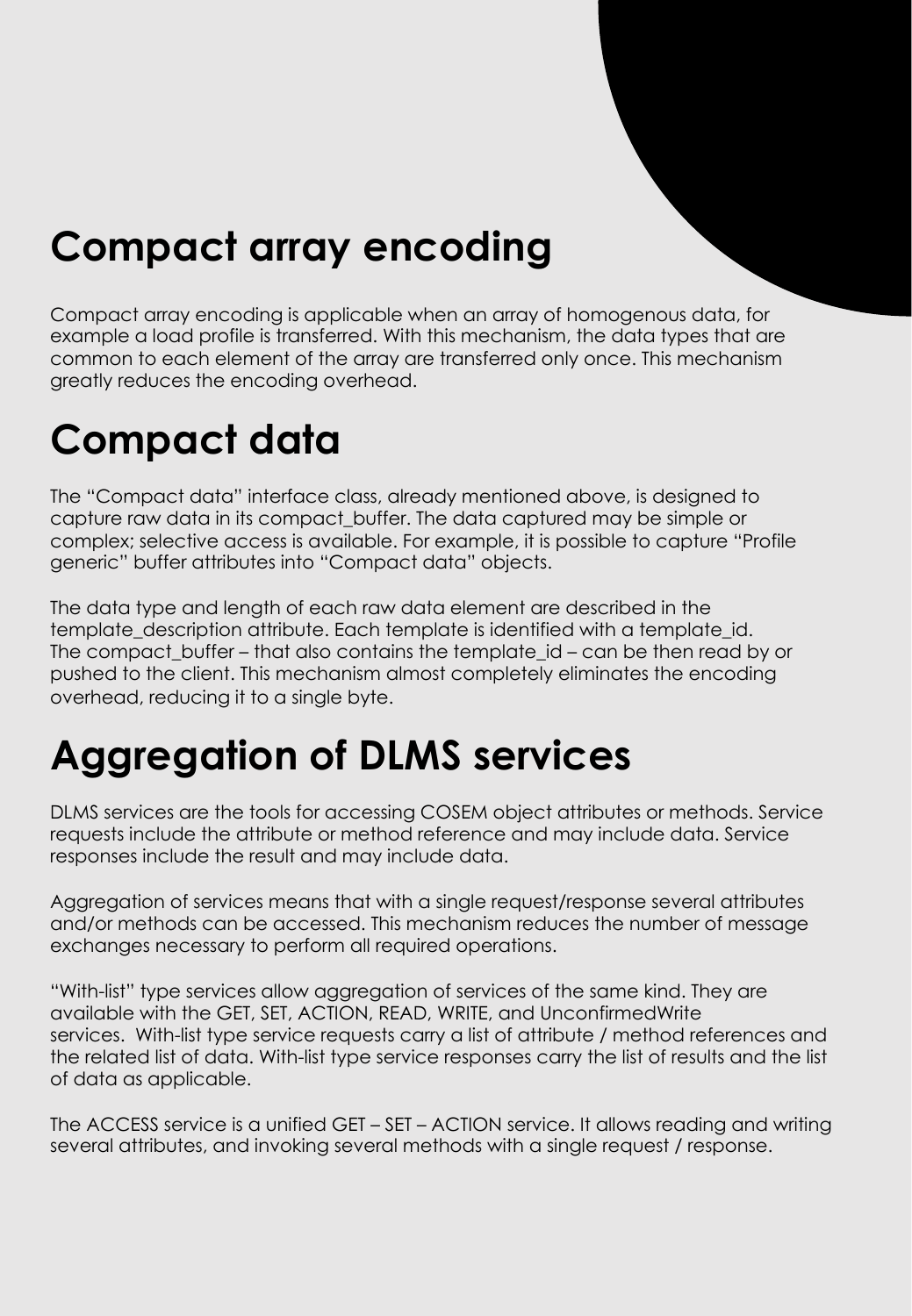### **Composable messages**

The concept of composable messages is the most powerful efficiency tool in the DLMS/COSEM application layer. It combines several process steps that allow reducing both the size of the message and the number of exchanges for an optimal use of communication channel capacity. The concept is shown in Figure 1.



*Figure 1 – Composable messages*

**On the COSEM objet model level On the DLMS application layer messaging level** First, the xDLMS APDU – that may represent a single service primitive or several service primitives aggregated – is encoded. Notice that the data carried by the ADPU may be already optimized by applying one or more mechanisms on the COSEM object model level discussed above.

**Separation of data and metadata** In the second step, data may be compressed to remove redundancy. DLMS/COSEM uses V.44 compression. **Selective accession** with the messages of the messages of the messages of the messages of

In the third step, one or more layers of cryptographic protection may be applied to ensure confidentiality, authenticity, integrity and non-repudiation as needed. The resulting APDU may be transferred in blocks using the general block transfer mechanism. This mechanism allows simultaneous bi-directional transfer, streaming and also supports lost block recovery.

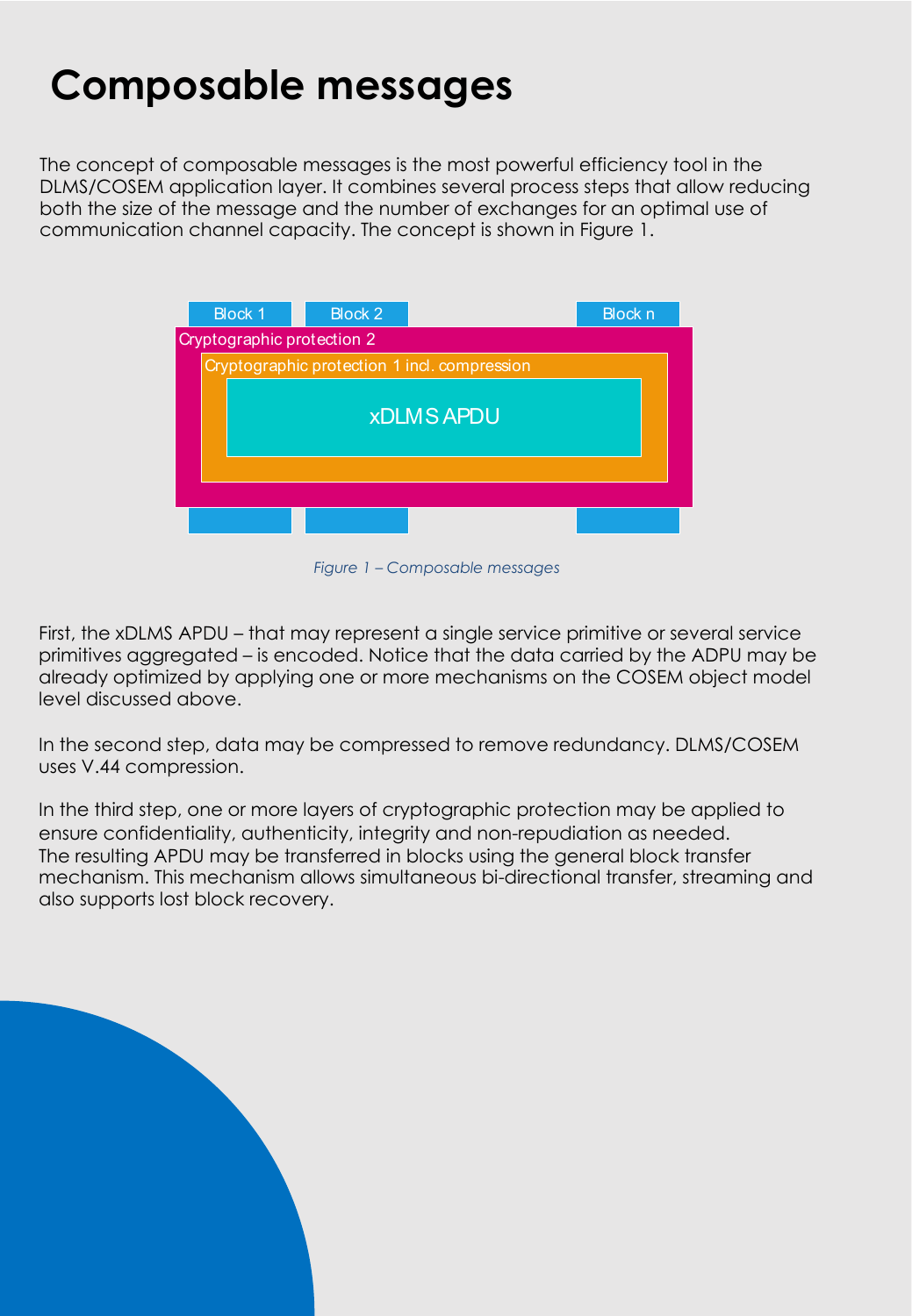### **Pre-established and persistent Application Associations**

.

DLMS/COSEM data exchange takes place in Application Associations (AAs) that identify the partners and define the context within a session including the use of ciphering, the list of services available and message lengths. At the beginning of a communication session, the AA has to be established and the contexts are negotiated. This may comprise authentication of the peers. At the end of the session, the AA has to be released. This requires several message exchanges. See Figure 2.



*Figure 2 – DLMS communication session with explicitly established and pre-established AAs*

On lossy networks, connection may be intermittent. An explicitly established AA is released when the lower layer connection is lost. Persistent AAs allow continuing data exchange when the connection is back, without the need to re-establish the AA. **Null-data compression** Pre-established and persistent Application Associations Persistent AAs can be released and established again if it is necessary to change the **Compact data Broadcasting and multicasting and multicasting and multicasting and multiple and multiple and multiple** contexts.

Pre-established AAs can also be used if the parties have already agreed on the contexts in advance, e.g. through reference to a companion specification. Preestablished AAs cannot be released.

With these mechanisms, the exchanges to establish and release the AAs are spared.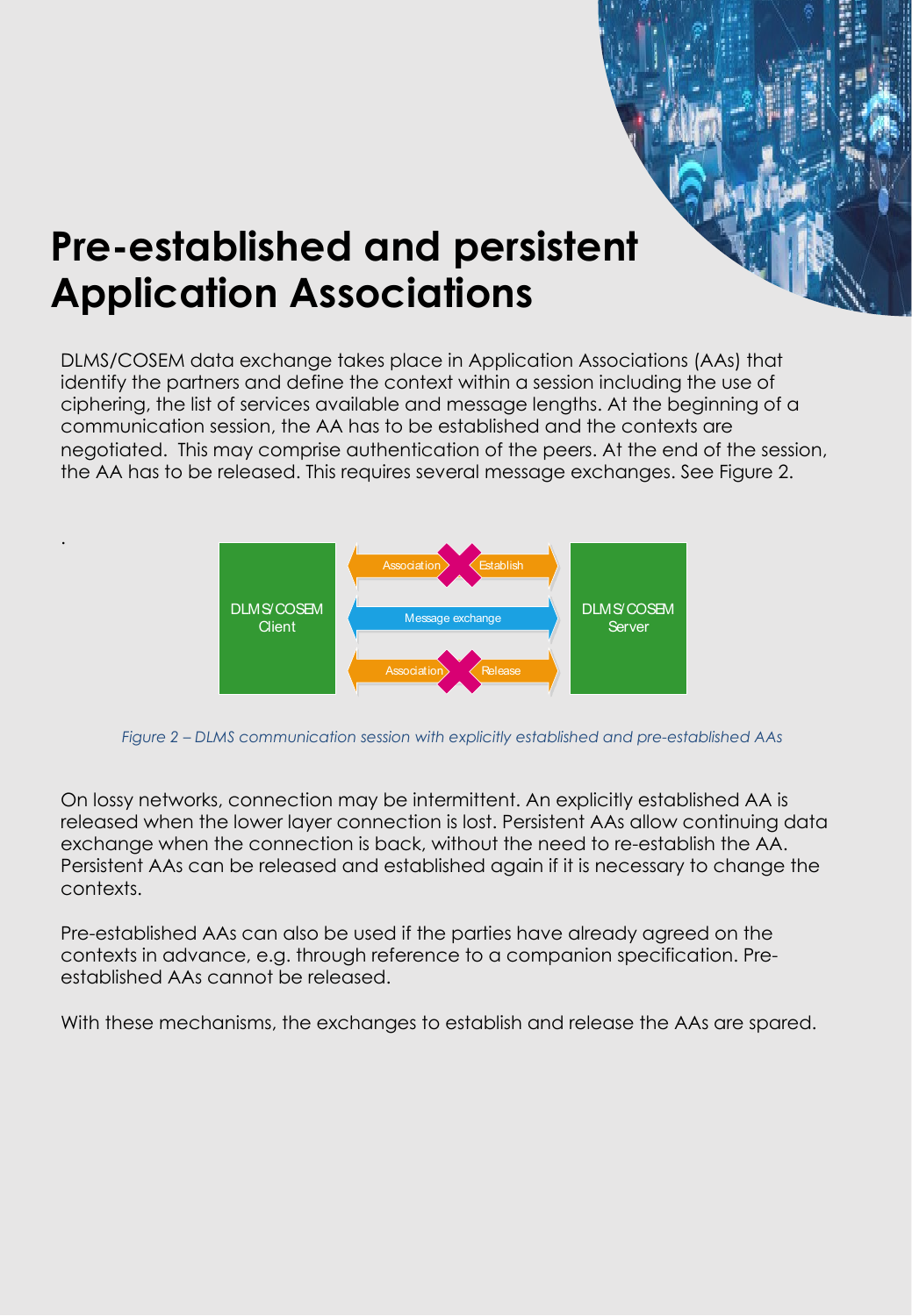# **Pull and Push operation**

DLMS specifies two kinds of operations, as shown in Figure 3:



*Figure 3 – Pull and Push operation*

- Pull operation, when the client (e.g. the Head End System) sends a request and the server (e.g. a meter) sends the response. The services are GET, SET, ACTION, ACCESS, and Read / Write;
- Push operation, when the server sends "Pushes" a pre-defined set of data on predefined conditions to pre-defined destinations. The client may be able to change all three elements whenever needed. The push operation is generally triggered locally multiple times. With this, the service requests can be spared. However, it is also possible to trigger to push remotely by the client, for example to recover missing data.

The service available for this purpose is DataNotification. The mechanisms described under *Composable messages* apply.

#### **On the COSEM objet model level On the DLMS application layer messaging level Separation of data and metadata Broadcasting and multicasting**

**Selective access** Composable messages Broadcast and multicast messages – when supported by the communication media – can be used to send information from the HES to multiple end devices with a single request. This mechanism – shown in Figure 4 – can be used to send tariff programs, synchronize clocks and other similar tasks.